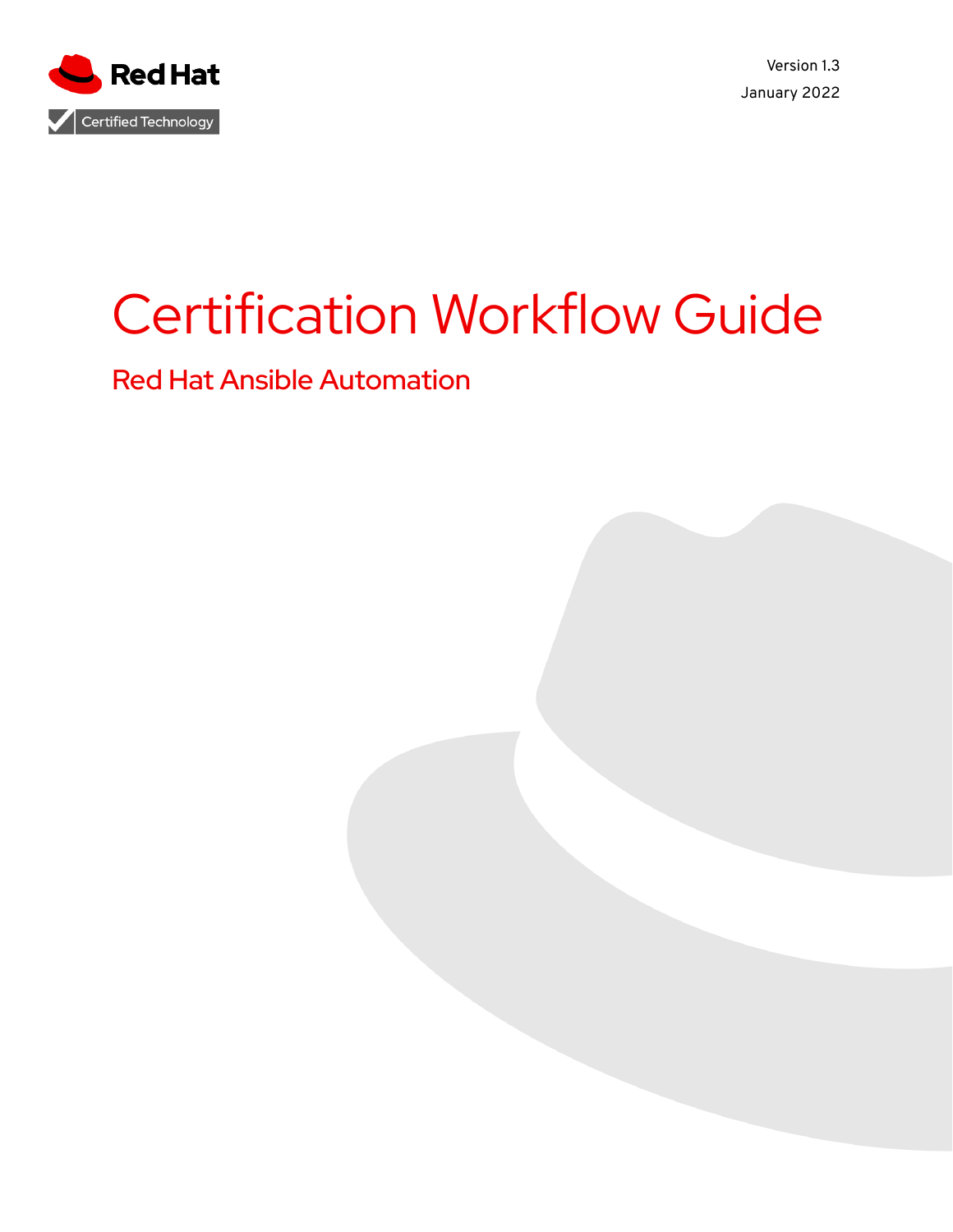

## **Contents**

| Introduction                                        | $\overline{2}$ |
|-----------------------------------------------------|----------------|
| <b>Certification Checklist</b>                      | $\overline{2}$ |
| STEP 1: Review Certification Program Policies       | 2              |
| STEP 2: Register with Red Hat Connect               | 3              |
| STEP 3: Sign Ansible Certification Addendum         | 3              |
| STEP 4: Develop your Ansible Collection             | 3              |
| STEP 5: Test your Ansible Collection                | $\overline{4}$ |
| STEP 6: Request a Galaxy namespace (if applicable)  | 5              |
| STEP 7: Upload Collection to Ansible Galaxy         | 6              |
| STEP 8: Request an Ansible Automation Hub Namespace | 6              |
| STEP 9: Upload Collection to Automation Hub         | $\overline{7}$ |
| STEP 10: Publish Collection to Automation Hub       | $\overline{7}$ |
| <b>Exceptions and Revisions</b>                     | 7              |
| <b>Feedback</b>                                     |                |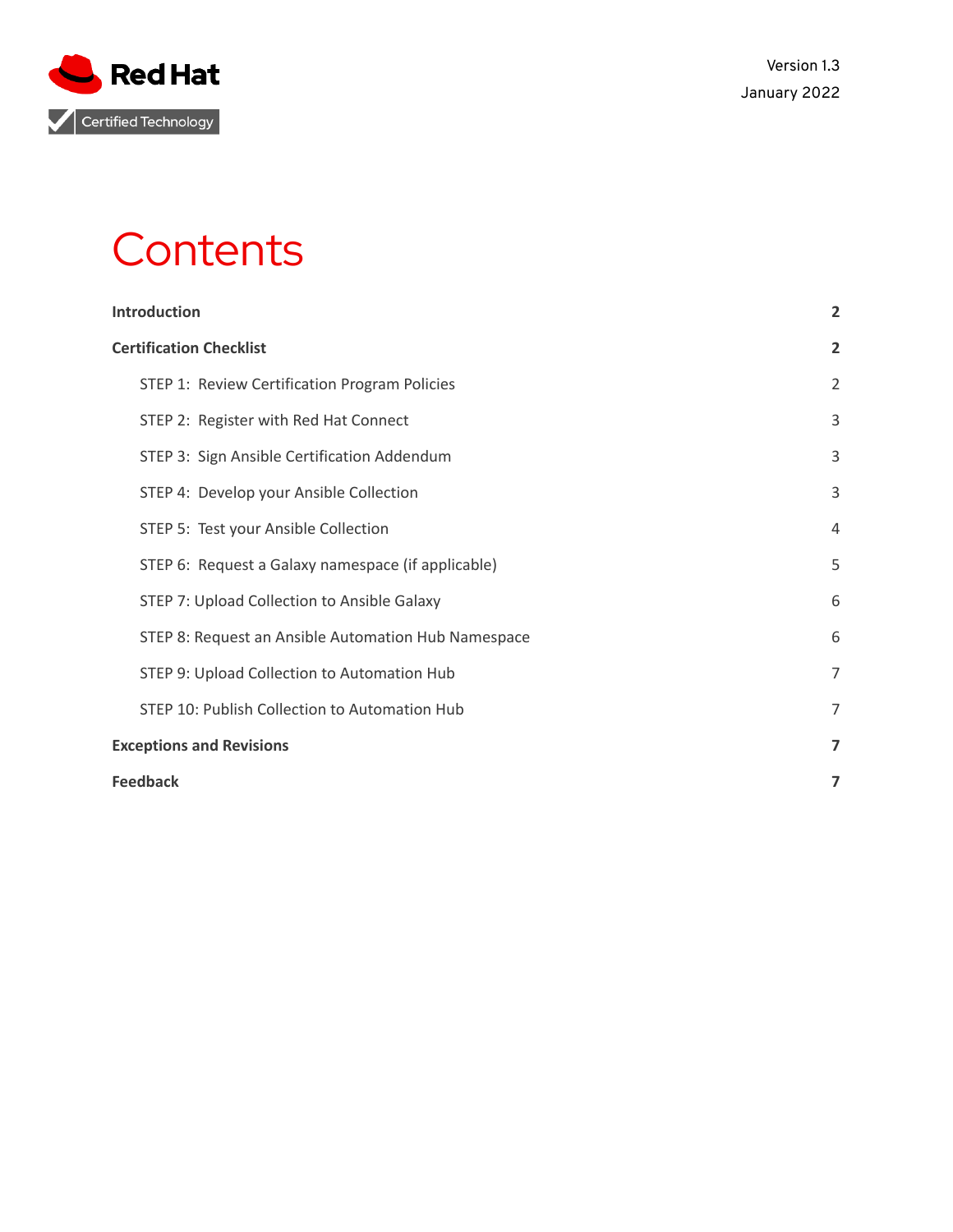

## <span id="page-2-0"></span>Introduction

The Red Hat Ansible Certification Program is available for technology partners that develop and maintain Ansible Collections, and agree to co-support them for joint customers of Red Hat and the partner.

The certification process is intended to help joint customers, using Ansible certified content, to inform them that the partner is an active member of the Ansible Community, and devotes sufficient development and support resources to help resolve any issues that may arise with Partner Ansible content used in production. All Ansible certified content is distributed via Ansible Automation Hub.

This step-by-step workflow guide will help describe the Ansible Certification workflow to partners who are interested in certifying their Ansible Collections.

## <span id="page-2-1"></span>Certification Checklist

## <span id="page-2-2"></span>**STEP 1: Review Certification Program Policies**

Please visit http://www.ansible.com/partners to review the top-level business value summary of the Ansible Certification Program, as well as the rest of the checklist contained in this document.

Partners are expected to also request a Not-for-resale (NFR) subscription via the process outlined in the following [Knowledgebase](https://access.redhat.com/articles/4931991) article, which provides access to Ansible Automation Hub on [cloud.redhat.com](http://cloud.redhat.com) once program registration (Step 2 and Step 3) is complete.

Ansible Automation Hub is used to upload new Collection versions and submit them for certification. The certification process assures that a certified Collection meets all the requirements of an Ansible Platform and is jointly supported by Red Hat and your organization.

The certification specific policies and requirements are covered in Red Hat Ansible Automation Certification Policy Guide, located at [http://www.ansible.com/partners.](http://www.ansible.com/partners)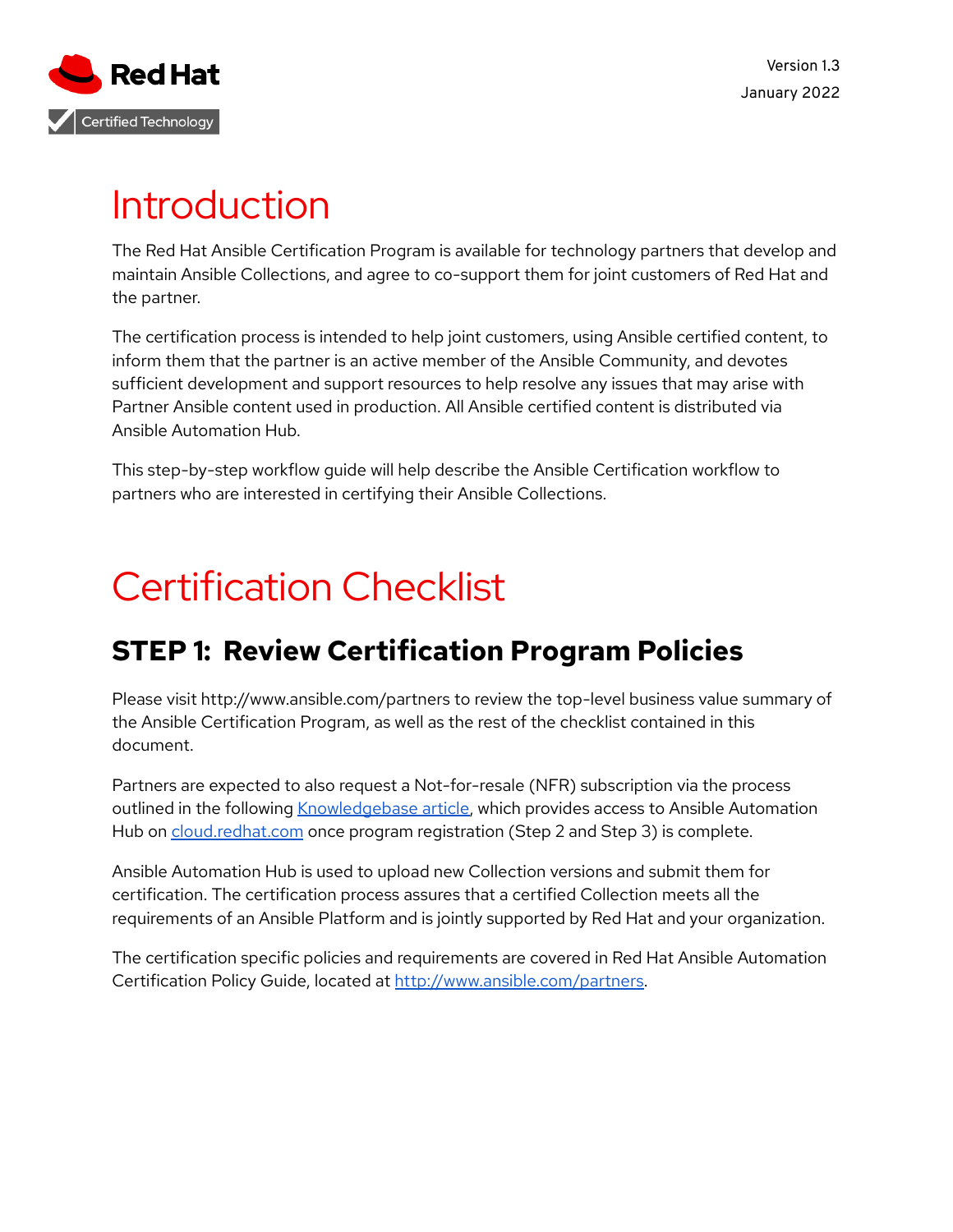

## <span id="page-3-0"></span>**STEP 2: Register with Red Hat Connect**

Please visit the following site for information on becoming a partner in order to move through the certification process:

<https://connect.redhat.com/en/partner-with-us/red-hat-ansible-automation-certification>

A step-by-step guide is also available: [https://redhat-connect.gitbook.io/red-hat-partner-connect-general-guide/initial-onboarding/r](https://redhat-connect.gitbook.io/red-hat-partner-connect-general-guide/initial-onboarding/register) [egister](https://redhat-connect.gitbook.io/red-hat-partner-connect-general-guide/initial-onboarding/register)

**NOTE:** It is recommended to register as a New Company during the registration process unless you specifically know who the Organization Admin is for your company (who can authorize your access).

## <span id="page-3-1"></span>**STEP 3: Sign Ansible Certification Appendix**

Before an Ansible Collection can legally be certified, the partner must agree to and sign the Ansible Certification Addendum agreement. .

The 'Legal Agreements' section of the Partner Guide provides instructions on how to view and accept the Ansible Certification Appendix from within the Connect portal.

[https://redhat-connect.gitbook.io/red-hat-partner-connect-general-guide/initial-onboarding/l](https://redhat-connect.gitbook.io/red-hat-partner-connect-general-guide/initial-onboarding/legal-agreements) [egal-agreements](https://redhat-connect.gitbook.io/red-hat-partner-connect-general-guide/initial-onboarding/legal-agreements)

If you need to download a copy of the agreement to review, a copy of the agreement can be found at:

https://www.redhat.com/licenses/Ansible-Certification-Program-Appendix-20210323.pdf

## <span id="page-3-2"></span>**STEP 4: Develop your Ansible Collection**

A Collection is a standardized schema for Ansible content. You can use Collections to package and distribute such items as playbook examples, roles, modules, plugins, documentation and more. You can publish and use collections through Ansible Galaxy for community consumption and Ansible Automation Hub for certified consumption.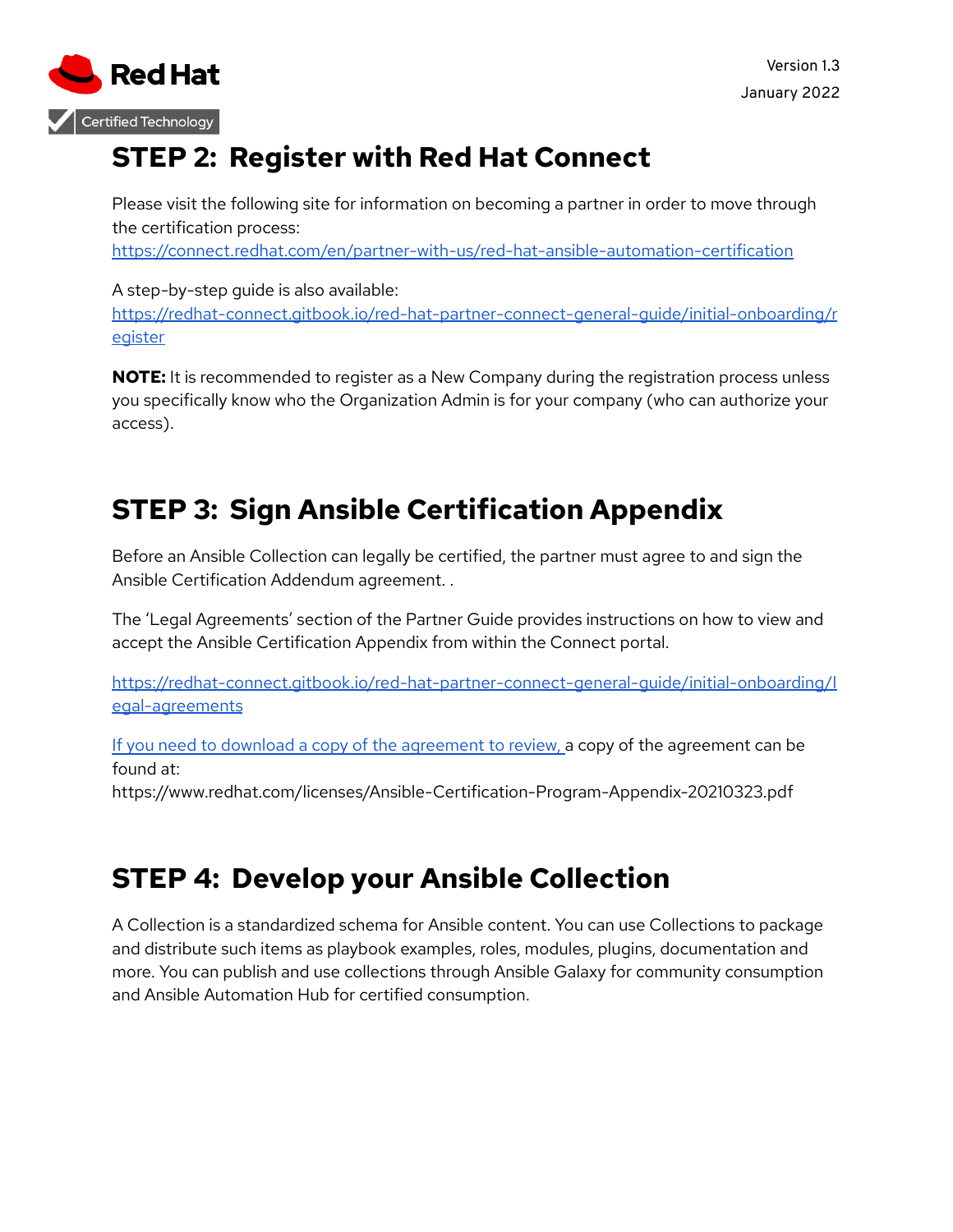

The [Collections](https://docs.ansible.com/ansible/latest/dev_guide/developing_collections.html) Developer Guide will help guide you through the entire process of developing Collections, how the Collection structure is organized and what each folder inside a collection means and should contain.

Also, the Ansible [Collections](https://github.com/ansible-collections/overview/blob/master/collection_requirements.rst) Checklist is for maintainers of Collections to provide them help, advice, and guidance on making sure their Collections are validated for correctness.

### <span id="page-4-0"></span>**STEP 5: Test your Ansible Collection**

#### ansible-test

ansible-test is a command line tool that is included with Ansible 2.9 and newer. The ansible-test program provides the capability to test your collection by running different test classifications on top of it, such as sanity, unit, or [integration](https://docs.ansible.com/ansible/latest/reference_appendices/test_strategies.html) tests. For the purposes of Ansible certification, tests of type sanity only are required for inclusion in the Collection.

For ansible-test to test your Collection make sure your Collection is present in the following directory structure on your local machine:

#### {...}/ansible\_collections/{namespace}/{collection\_name}/

A Collection can be tested with tests present as part of the Ansible distribution or by additional tests inside the tests directory present inside the Collection. A brief explanation on sanity testing is provided below: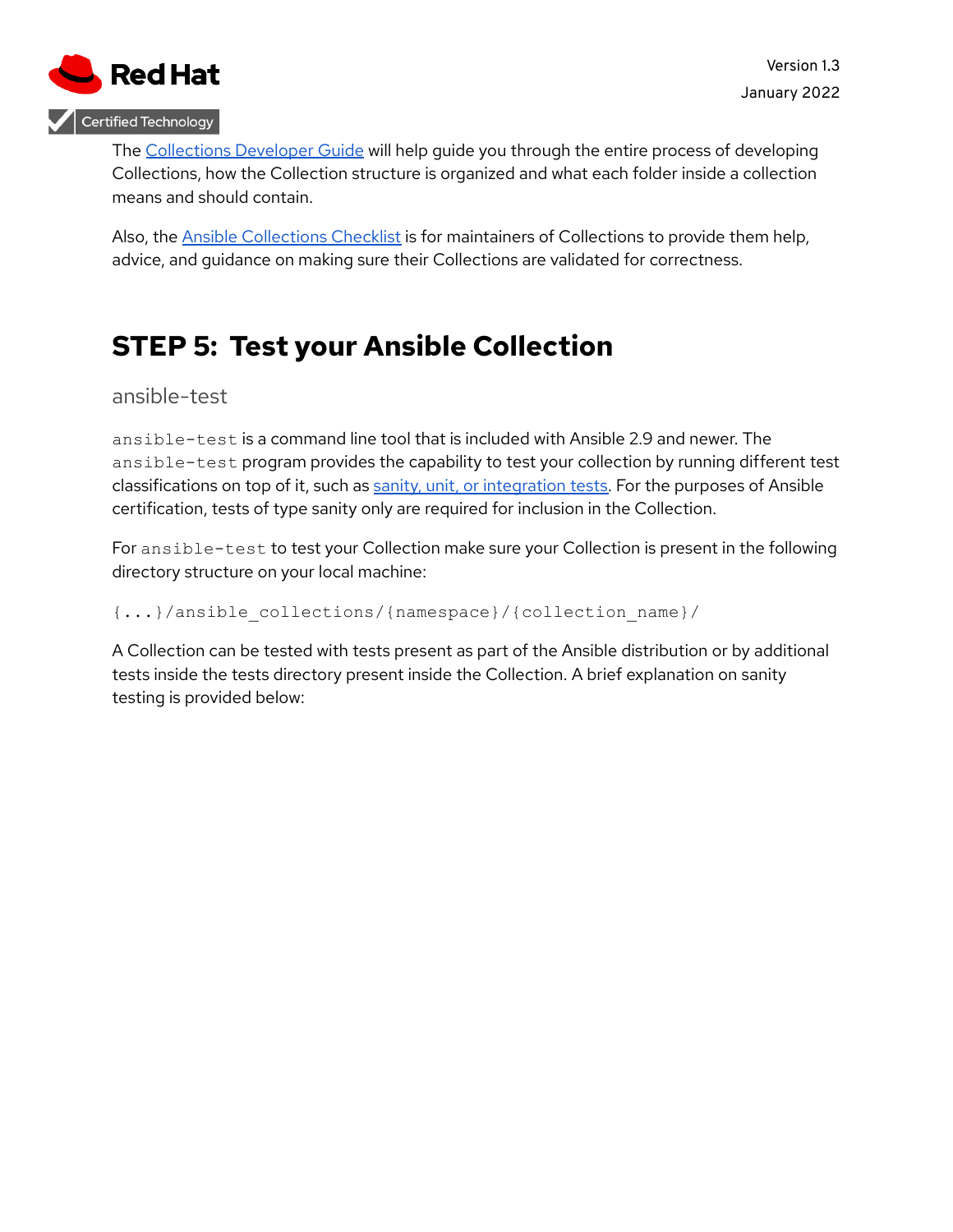

| pip install ansible==2.9 #or a pre-release version of ansible 2.10               |
|----------------------------------------------------------------------------------|
| cd {}/ansible collections/{namespace}/{collection name}/                         |
|                                                                                  |
| # Run all sanity tests                                                           |
|                                                                                  |
| ansible-test sanity                                                              |
|                                                                                  |
| # Run all sanity tests against against certain files                             |
|                                                                                  |
| ansible-test sanity plugins/modules/files/template.py                            |
|                                                                                  |
| # Run all tests inside docker (good if you don't have dependencies installed)    |
| ansible-test sanity --docker default                                             |
|                                                                                  |
|                                                                                  |
| # Run validate-modules test only                                                 |
| ansible-test sanity --test validate-modules                                      |
|                                                                                  |
|                                                                                  |
| # Run validate-modules against a specific file                                   |
| ansible-test sanity --test validate-modules lib/ansible/modules/files/template.p |
|                                                                                  |

#### Sanity Tests

Sanity tests are made up of scripts and tools used to perform static code analysis. The primary purpose of these tests is to enforce Ansible coding standards and requirements. For purposes of certification, Ansible is enforcing correctness, not functionality. Functional testing is indeed recommended, but not required for certification. Functional testing can be accomplished via unit or integration testing as part of ansible-test.

For the purpose of certification, a Collection must only pass sanity testing when uploaded to Ansible Automation Hub, hence, they are the most important test classification from that point of view. Please refer to the below commands to run the Ansible sanity tests.

All variants of sanity tests are available via the **Sanity Testing section on the [Developer](https://docs.ansible.com/ansible/latest/dev_guide/testing/sanity/index.html#all-sanity-tests) Guide**. As a Collection developer passing all sanity tests ensures that your Collection adheres to Ansible coding standards and requirements and also checks if your Collection content can be discovered and used by a local Ansible installation.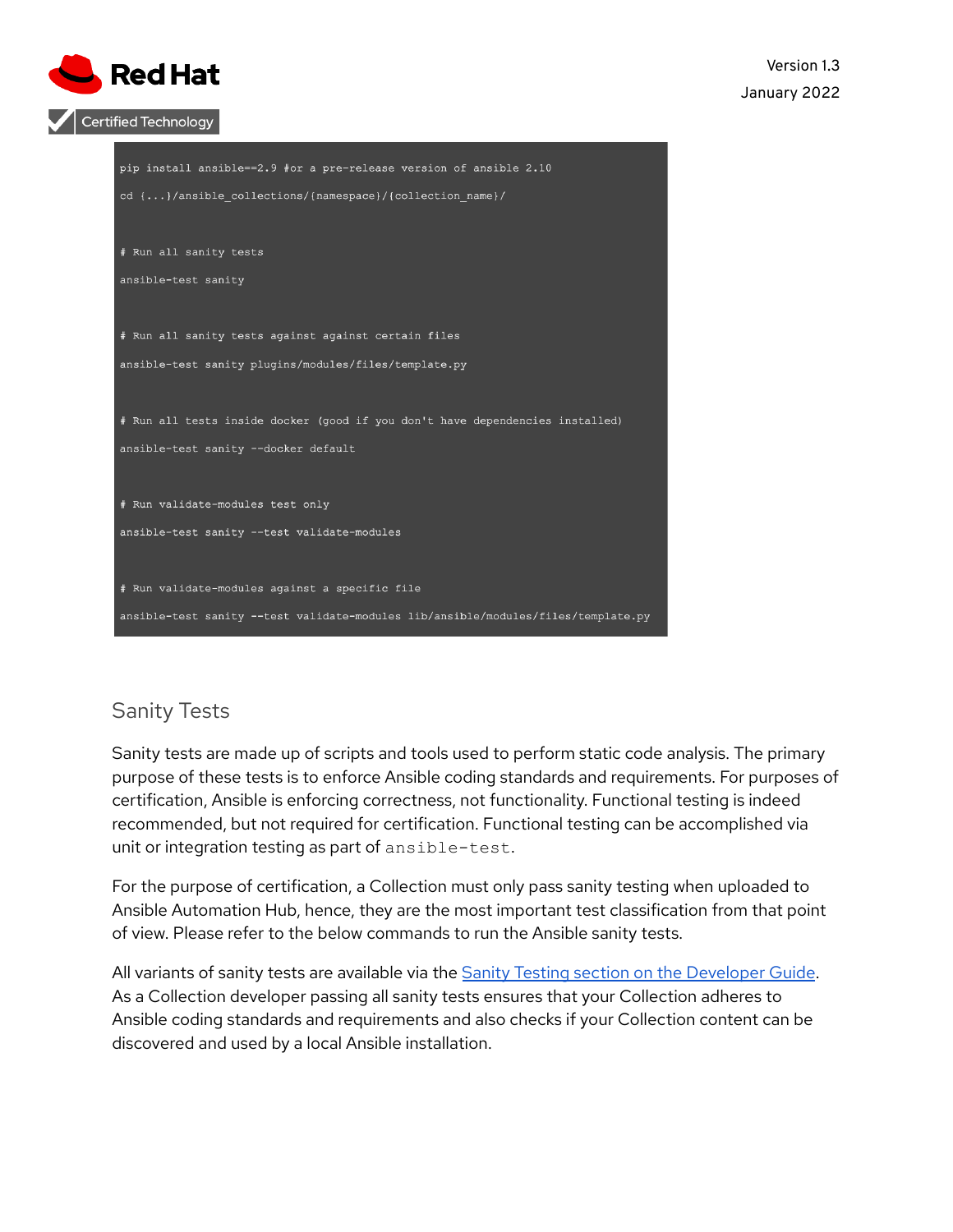

#### Sanity Ignore Files

**NOTE:** It is possible to ignore some sanity tests for testing purposes. By specifying ignore files under the tests/sanity folder by naming them as:

ignore-<ansible major.minor version>.txt

Example: ignore-2.9.txt ignore-2.10.txt

For certification purposes this is not recommended as ignoring some sanity tests may result in your Collection not working properly, nor being certified.

#### Import Checks

When uploading a collection to your Ansible Galaxy or Ansible Automation Hub namespace, the import is run through technical checks. To duplicate the import checks prior to upload to Ansible Automation Hub (and Ansible Galaxy), there is an import tool

(https://github.com/ansible/galaxy-importer) that can be downloaded and included in your CI infrastructure.

#### Ansible Automation Hub Tagging

For submission to Ansible Automation Hub, the galaxy.yml file must contain at least one of the available tags added from the Ansible Automation Hub tag list.

Available tags:

- application
- cloud
- database
- infrastructure
- linux
- monitoring
- networking
- security
- storage
- tools
- windows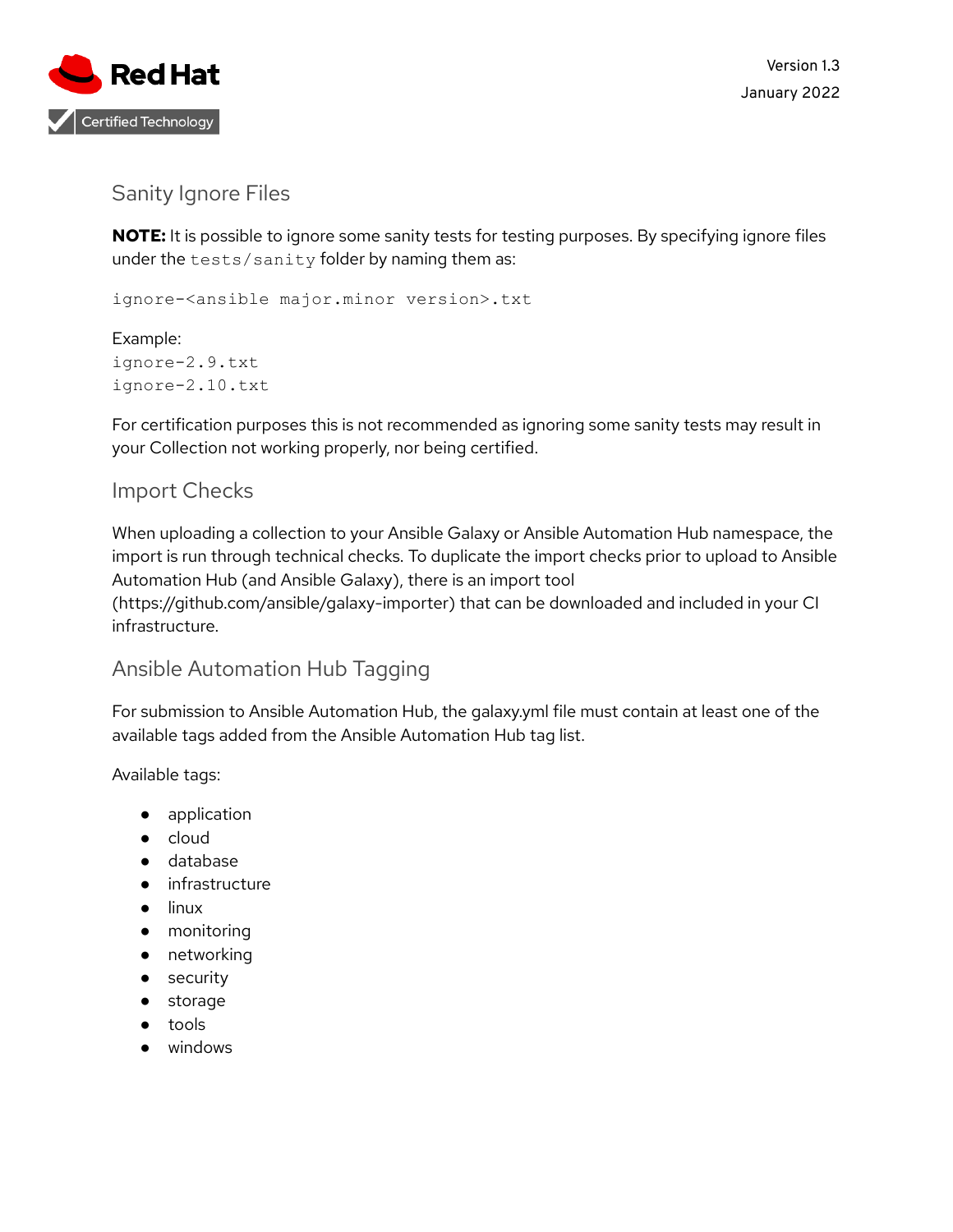

## <span id="page-7-0"></span>**STEP 6: Request a Galaxy namespace (if applicable)**

Refer to the following documentation on Galaxy namespacing: <https://galaxy.ansible.com/docs/contributing/namespaces.html>

Ansible Galaxy

Ansible Galaxy is a community repository for Ansible Collections that are available to drop directly into your Playbooks to streamline your automation projects. Before certifying a Collection it must be made available to the community as a whole first.

In order to certify an Ansible Collection it must reside in the vendor's Ansible Galaxy namespace upstream.

NOTE: The namespace may already be created, in which case a [request](https://github.com/ansible/galaxy/issues/new?template=New_namespace.md) should be made only to be added as an [administrator](https://github.com/ansible/galaxy/issues/new?template=New_namespace.md) of the namespace.

## <span id="page-7-1"></span>**STEP 7: Upload Collection to Ansible Galaxy**

There are two methods for publishing:

- 1. From the galaxy.ansible.com Web UI
- 2. From the ansible-galaxy CLI tool

Once you have access to your namespace on Galaxy, you can upload a Collection by following the Publishing Collections section of the [Collections](https://docs.ansible.com/ansible/latest/dev_guide/developing_collections.html#publishing-collections) Developer Guide.

## <span id="page-7-2"></span>**STEP 8: Request an Ansible Automation Hub Namespace**

This new service is the official location to discover and download supported Ansible Content Collections, included as part of your Ansible Automation Platform subscription. These content Collections contain ways to consume automation, and how-to guides to implement them in your infrastructure.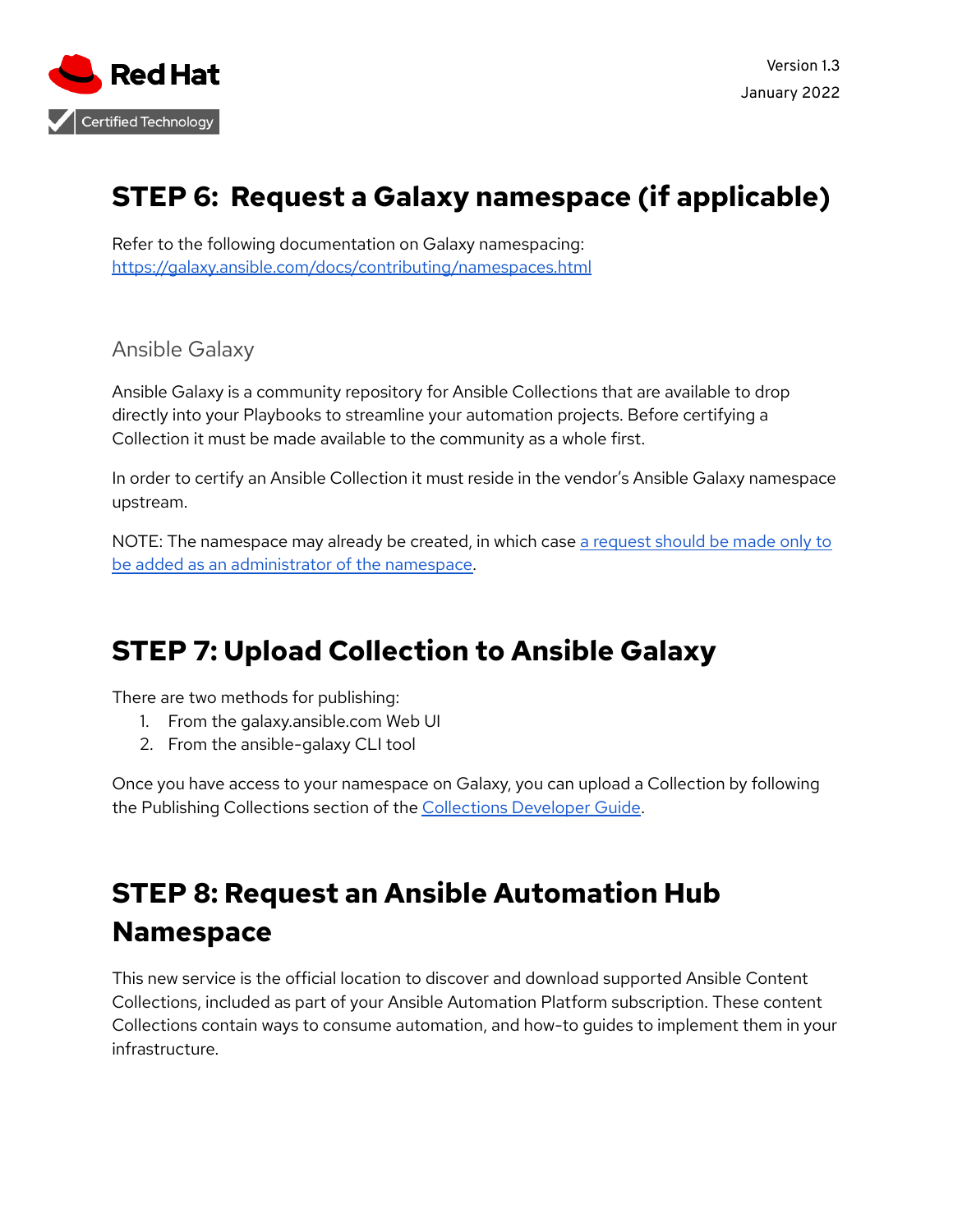

As an Ansible Partner, Automation Hub is the place where you can publish your Ansible content. Content published on Automation Hub is certified by Red Hat.

Certified content on Automation Hub is co-supported by Red Hat and Red Hat Partners to help joint customers with any issues they face in their automation journey.

Once you have access to Automation Hub [check prerequisites], you can send an email to [ansiblepartners@redhat.com](mailto:ansiblepartners@redhat.com) to create a namespace on Automation Hub.

We would need your account details, that you will get as part of the signup process to associate the namespace with your account.

### <span id="page-8-0"></span>**STEP 9: Upload Collection to Automation Hub**

You would need to request a namespace on Automation Hub and then get admin access to the namespace to upload a Collection.

To get access to Automation Hub, please follow the [process](https://access.redhat.com/articles/4931991) to get an NFR licence and then email the partner engineering team([ansiblepartners@redhat.com](mailto:ansiblepartners@redhat.com)) about the account number that gets created. (see step 8)

You should now be able to login to Automation Hub and upload a Collection from the Web UI or via the ansible-galaxy CLI command (similar to Galaxy). Full information can be found at following the guide: Uploading content to Red Hat [Automation](https://access.redhat.com/documentation/en-us/red_hat_ansible_automation_platform/1.0/html/uploading_content_to_red_hat_automation_hub/index) Hub.

## <span id="page-8-1"></span>**STEP 10: Publish Collection to Automation Hub**

Once the Collection is uploaded, someone from the Partner Engineering team will review and certify the Collection or reply if there are any concerns in certifying the Collection.

## <span id="page-8-2"></span>Exceptions and Revisions

Exceptions to this policy can be requested via <https://www.ansible.com/partners/contact>. Exceptions are granted at Red Hat's discretion. Red Hat may change the requirements for